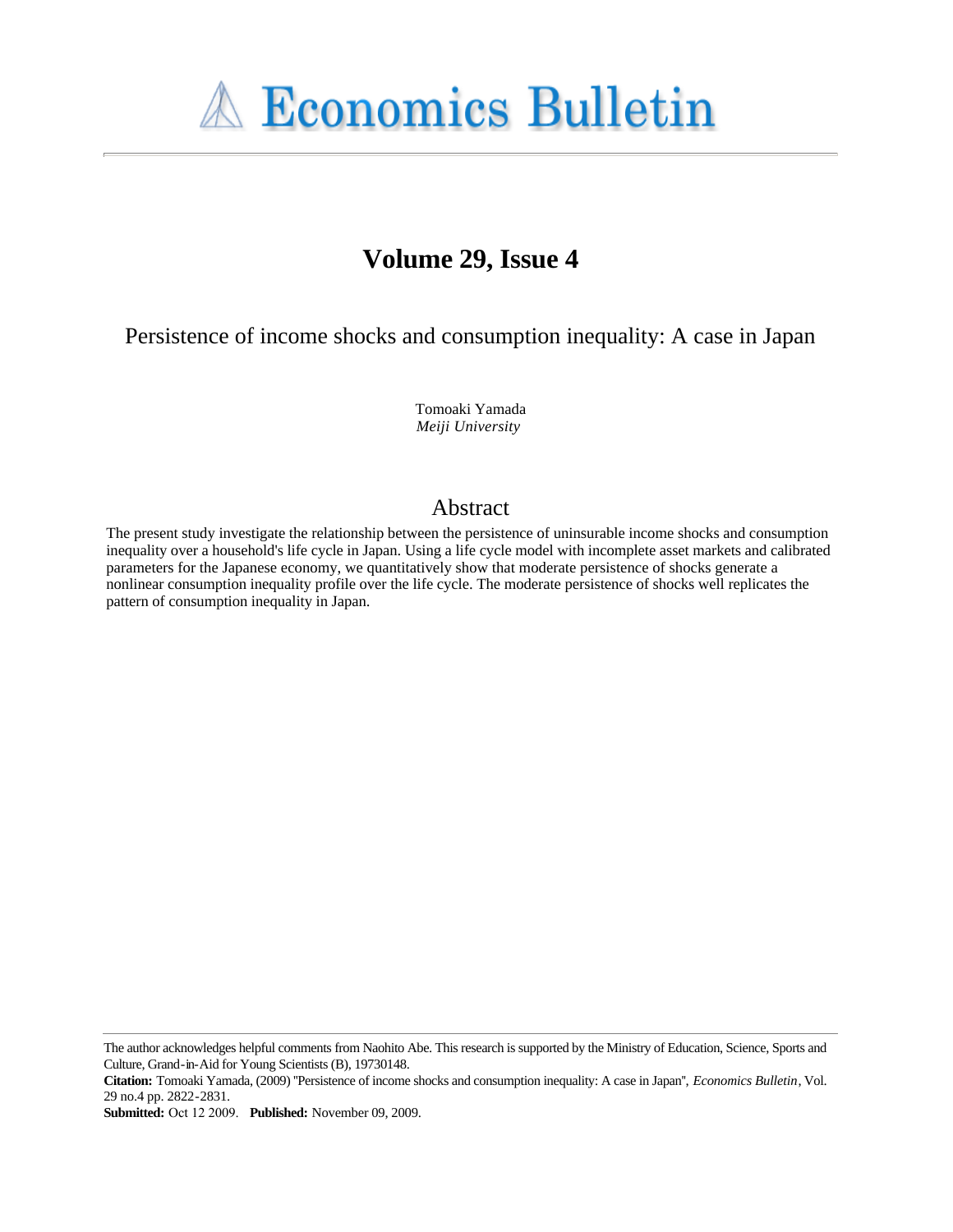#### **1. Introduction**

The relationship between uninsurable idiosyncratic income risks and consumption inequality is the key to understanding the consumption-saving behavior of households over the life cycle. As Deaton and Paxson (1994) and Ohtake and Saito (1998) showed, the income and consumption inequality profile takes different shapes in several countries. Figure 1 plots the income and consumption inequality, which is measured by the variance of logarithms, in Japan. We mention two noteworthy features of income and consumption inequality in Japan. First, both the income and consumption inequality increases by age, and they rise sharply after the late 40s. Based on similar observations in the U.S., Storesletten *et al.* (2004a,b) and Blundell and Preston (1998) argue that the persistence of income shock must be very high. The assumption behind their argument is as follows: When the idiosyncratic income risk is insurable in asset markets, consumption inequality does not rise by age. Because the consumption inequality increases with age, the income risks are not perfectly shared through precautionary saving. If the persistence of shocks is strong, it is more difficult to share the risk through savings. Second, the consumption inequality of under-40 households seems to be flat or decreasing. This point is a characteristic feature of the Japanese economy. For example, consumption inequality monotonically rises over the life cycle in the U.S. A natural question we address in this paper is the following: Is it possible to explain the *decreasing* consumption inequality based on a standard life cycle model with *increasing* income inequality? The answer is yes if we allow moderate persistence of labor income shock, which contradicts the view of very persistent labor income shocks in the literature.

There is a conflicting view for the persistence of labor income shocks. One view is that households are subject to very large and persistent labor income shock (MaCurdy 1982, Blundell and Preston 1998, Blundell, *et al.* 2008). If the labor income shock is very persistent, it is difficult to share the income risk with incomplete asset markets through precautionary saving. As a result, consumption inequality rises as the labor income risks revealed.<sup>1</sup> On the contrary, Lillard and Weiss (1979) emphasize that a household have heterogeneous income profile with a moderate persistence of income shock. Recent work by Guvenen (2009) uncovered that consumption inequality in the U.S. is well explained by a heterogeneous income profile with a relatively low income shock persistence and Bayesian learning of households's income risks. We show that consumption inequality in Japan can be explained by moderate income shock persistence.

In this paper, we demonstrate that the persistence of income shock characterizes the shape of consumption inequality using a standard life cycle model similar to that used by Kaplan and Violante (2009). In particular, we suggest that it is

<sup>&</sup>lt;sup>1</sup>Based on this view, Storesletten et al. (2004b) showed that when the labor income process follows a random walk (a very persistent shock) with iid shocks, the corresponding cross-sectional variance of the logarithm of consumption by age becomes concave in shape. Their model well replicates consumption inequality in the U.S. after adjusting for social security benefits.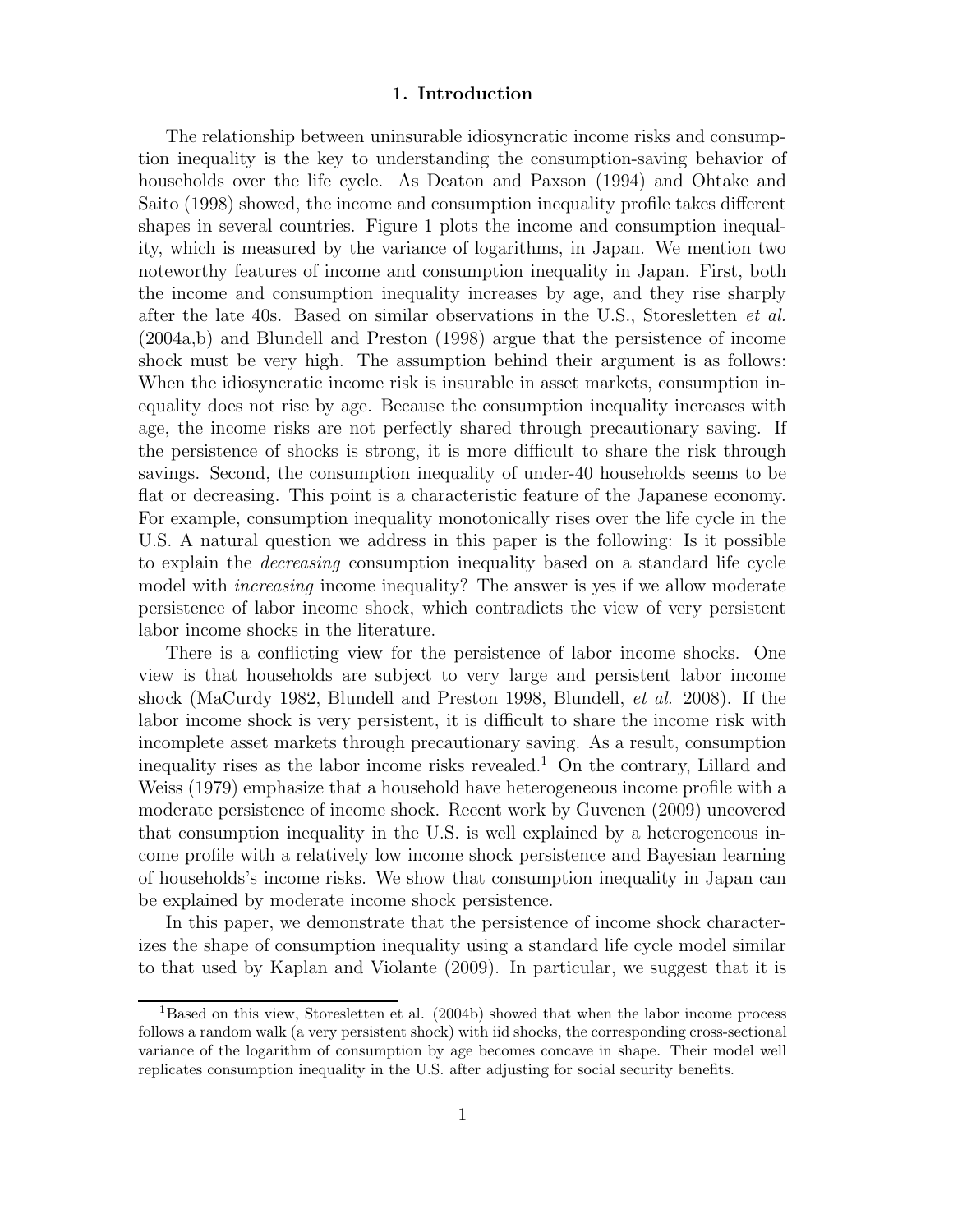

Figure 1: Income and Consumption Inequality over the Life Cycle in Japan

possible to explain the differences in the shape of consumption inequality between the U.S. and Japan simply by the persistence of income shocks. Using a quantitative model with calibrated parameters for the Japanese economy, we show that the consumption inequality profile changes significantly if the persistence parameter is changed incrementally. When the income shock is very persistent, the corresponding consumption inequality profile is weakly concave the over life cycle as shown in Storesletten *et al.* (2004b).When we decrease the persistency parameter, however, the shape of the consumption inequality profile becomes nonlinear and decrease when households are young. We find that the characteristics of the consumption inequality profile in Japan can be replicated by using a relatively low persistence parameter.

The paper is organized as follows; In Section 2, we set up a simple life cycle model. In Section 3, we calibrate the parameters of the model to match the Japanese economy. In Section 4, we discuss quantitative results, and in Section 5 we conclude.

# **2. A Life Cycle Model**

We consider a partial equilibrium life cycle model. A household lives at most T periods, and faces mortality risks. Households of age t earn labor income that is stochastic when they are workers, and retire before age  $T_r$ . After retirement, households receive a public pension.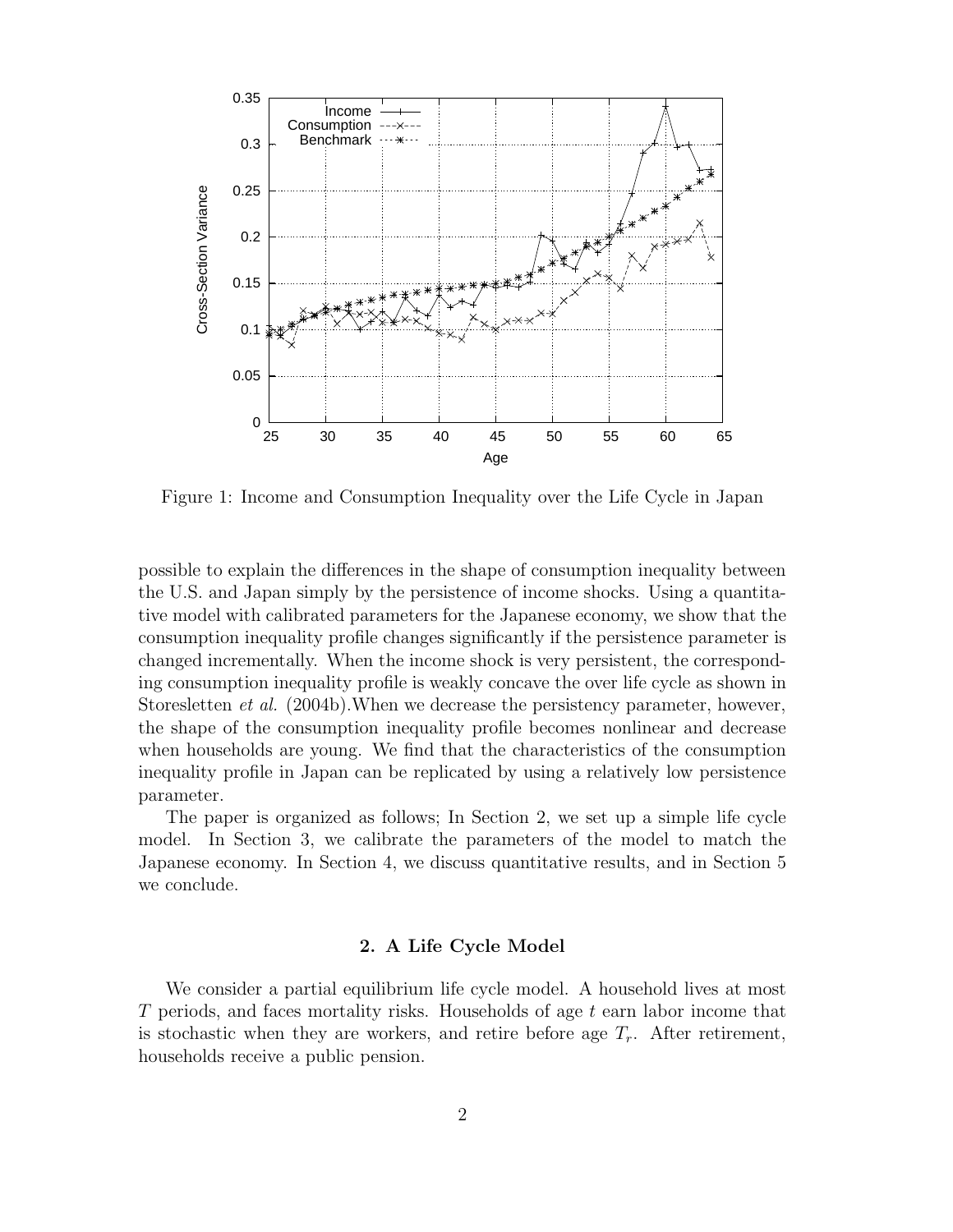At the beginning of age  $t$ , a household  $i$  has some asset  $a_t^i$  and faces a liquidity constraint, i.e.,  $a_t^i \geq 0$ . We assume that households enter the economy with zero asset, i.e.,  $a_0 = 0$ . The asset yields interest r that is fixed throughout its life cycle. The budget constraint is

$$
c_t^i + \zeta_t a_{t+1}^i = (1+r)a_t^i + y_t^i,\tag{1}
$$

where  $y_t$  is labor income,  $c_t$  is consumption and  $\zeta_t$  is an actuarially fair price of a private annuity. We assume that there is a private annuity market for sharing the mortality risk. When private financial intermediaries offer insurance for the survival risk, the actuarially fair price of the insurance is the survival probability of households  $\zeta_t$  at age  $t$ <sup>2</sup>

All households face uninsurable idiosyncratic income risks. We assume that asset markets are incomplete and households share the risks via precautionary savings. The logarithm of the labor income  $y_t^i$  of household i is the product of a deterministic component  $\kappa_t$  and stochastic components  $(\alpha^i, z_t^i, \varepsilon_t^i)$  as follows:

$$
\ln y_t^i = \kappa_t + \alpha^i + z_t^i + \varepsilon_t^i, \text{ if } t < T_r. \tag{2}
$$

All households have the same deterministic age-efficiency profile  $\{\kappa_t\}$ . Thus, the average labor income profile becomes an inverse U-shape, although the labor income of each household fluctuates over time. The income risk at age  $t$  can be decomposed into three factors: (1) a fixed effect  $\alpha^i$ , (2) a persistent component  $z_t^i$ , and (3) a transitory shock  $\varepsilon_t^i$ . We assume that the transitory shock is independent over time and across households, and the fixed effect is independent across households, both of which follows the log-normal distribution:  $\varepsilon \sim \mathcal{N}(-\sigma_{\varepsilon}^2/2, \sigma_{\varepsilon}^2)$ and  $\alpha \sim \mathcal{N}(-\sigma_{\alpha}^2/2, \sigma_{\alpha}^2)$ . The persistent component is determined from the previous period's persistent component  $z_{t-1}^i$ , a persistent shock  $\eta_t^i$ , and a persistence parameter  $\rho$ , as follows:

$$
z_t^i = \rho z_{t-1}^i + \eta_t^i, \ \eta_t \sim \mathcal{N}(-\sigma_{\eta_t}^2/2, \sigma_{\eta_t}^2), \tag{3}
$$

where  $z_0$  is assumed to be one. Note that the variance of the persistent shock is age-dependent.

After retirement, households receive a public pension. For simplicity, we assume that the benefit is the same for all households, which is a constant fraction of the average labor income  $\bar{y}$  such that

$$
y_t^i = \varphi \bar{y}, \text{ if } t \ge T_r,\tag{4}
$$

where  $\varphi$  is the replacement rate.

Therefore, the Bellman equation for a household is as follows:

$$
V_t(a, z) = \max \left\{ \frac{c_t^{1-\gamma}}{1-\gamma} + \zeta_t \beta V_t(a', z') \right\}
$$
  
subject to (1), (2), (3), and (4).

 $2$ See, for example, Hansen and Imrohoroğlu (2008)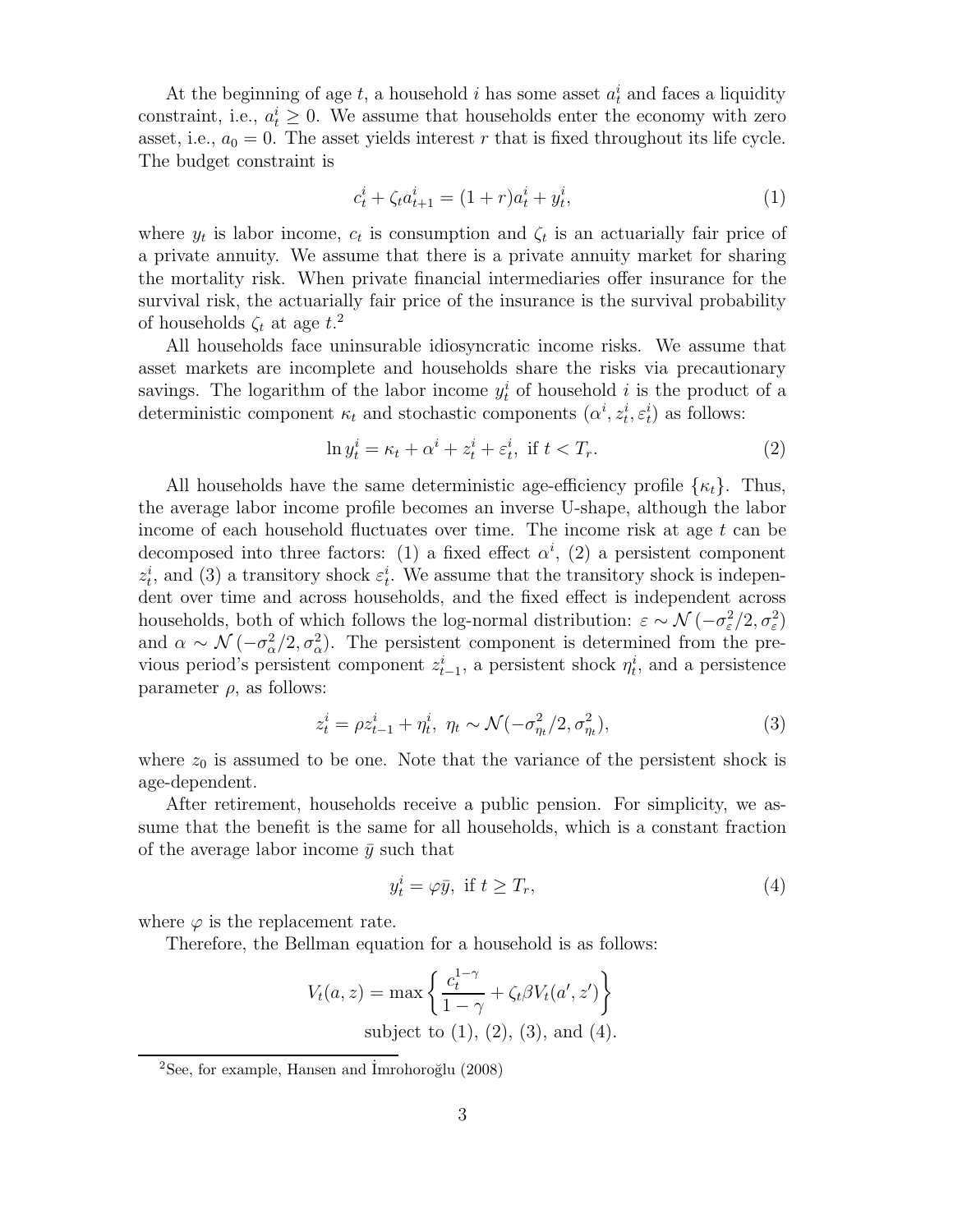where  $\beta > 0$  is a discount factor,  $\zeta_t$  is a survival probability from age t to  $t + 1$ , and  $V_t(\cdot, \cdot)$  is the value function of age t. We assume that the instantaneous utility function is the CRRA type with  $\gamma$  being the risk aversion parameter.

## **3. Calibration**

We calibrate parameters of the model to match the Japanese economy. A household enters the economy at age 20, retires before 65, and lives at most to age 100. For our purposes, the crucial parameters for the calibration are the persistence  $\rho$  and the variances of idiosyncratic income risks.

We choose the income risk parameters to match the variance of the logarithm of the income profile in Japan. As Ohtake and Saito (1998) showed, the crosssectional variance in the logarithms of income and consumption by age in Japan is convex. We plot the variance of log-income profiles as *Income* in Figure 1. Abe and Yamada (2009) estimate the labor income process from the variances of log-income and log-consumption profiles. They show that the income shock is very persistent, which is consistent with previous research in the U.S. such as Storesletten *et al.* (2004a,b), and in fact it is difficult to reject the possibility of  $\rho > 1<sup>3</sup>$  However, it is hard to interpret the case of  $\rho > 1$ . To replicate the income profiles in our quantitative model, following Abe and Yamada (2009), we assume heteroskedastic innovation, i.e., that the standard deviation of the persistent shock  $\eta_t$  are agedependent and increases over age:  $\sigma_{\eta_{t+1}} = (1 + \lambda)\sigma_{\eta_t}$ . They find that the standard deviation  $\sigma_{\eta_t}$  grows after age 47 with a growth rate of 20%, i.e.,  $\lambda = 0.2$ . We approximate equation (3) by Tauchen's (1986) method.<sup>4</sup> The transitory shocks are taken from Abe and Yamada (2009);  $\sigma_{\varepsilon} = 0.218$ . We omit the fixed effect because it moves the variances of income and consumption parallel and does not change our results qualitatively.

The autocorrelation coefficient  $\rho$  is the choice variable for our purposes. Storesletten *et al.* (2004a,b) estimated the persistence parameter and found that  $\rho$  ranges from 0.938 to 0.963, and do not rejected the possibility of  $\rho = 1$ . We set the persistence parameter to  $\rho = 0.95$  and  $\sigma_{\eta_0} = 0.1$ , which replicates the actual data in Japan as *Benchmark* in Figure 1. Because the persistence parameter changes the distribution of  $z_t$ , high persistence needs a wide grid of  $z_t$  to approximate precisely. We change the standard deviation  $\sigma_{\eta_0}$  with  $\rho$ . The relationship between  $\rho$  and  $\sigma_{\eta_0}$ is summarized in the lower row of Table I. The age-efficiency profile  $\{\kappa_t\}$  is also taken from the parameters used in Abe and Yamada (2009).

Figure 2 plots the simulated variance of log-income profile for each  $\rho$ . The income inequality profile in the model well replicate the actual inequality in Japan,

<sup>3</sup>Abe and Yamada (2009), in fact, show that a standard life cycle model can explain the consumption inequality with plausible preference parameters. However, they fail to explain decreasing consumption inequality of young households, which is this paper's main purpose.

<sup>&</sup>lt;sup>4</sup>We discretized  $z_t$  by 30 grids,  $\varepsilon_t$  by 13 grids respectively. For very persistent stochastic process, Flod´en (2007) points out that it should be more than 15 grids to approximate the AR(1) process with a finite Markov chain precisely.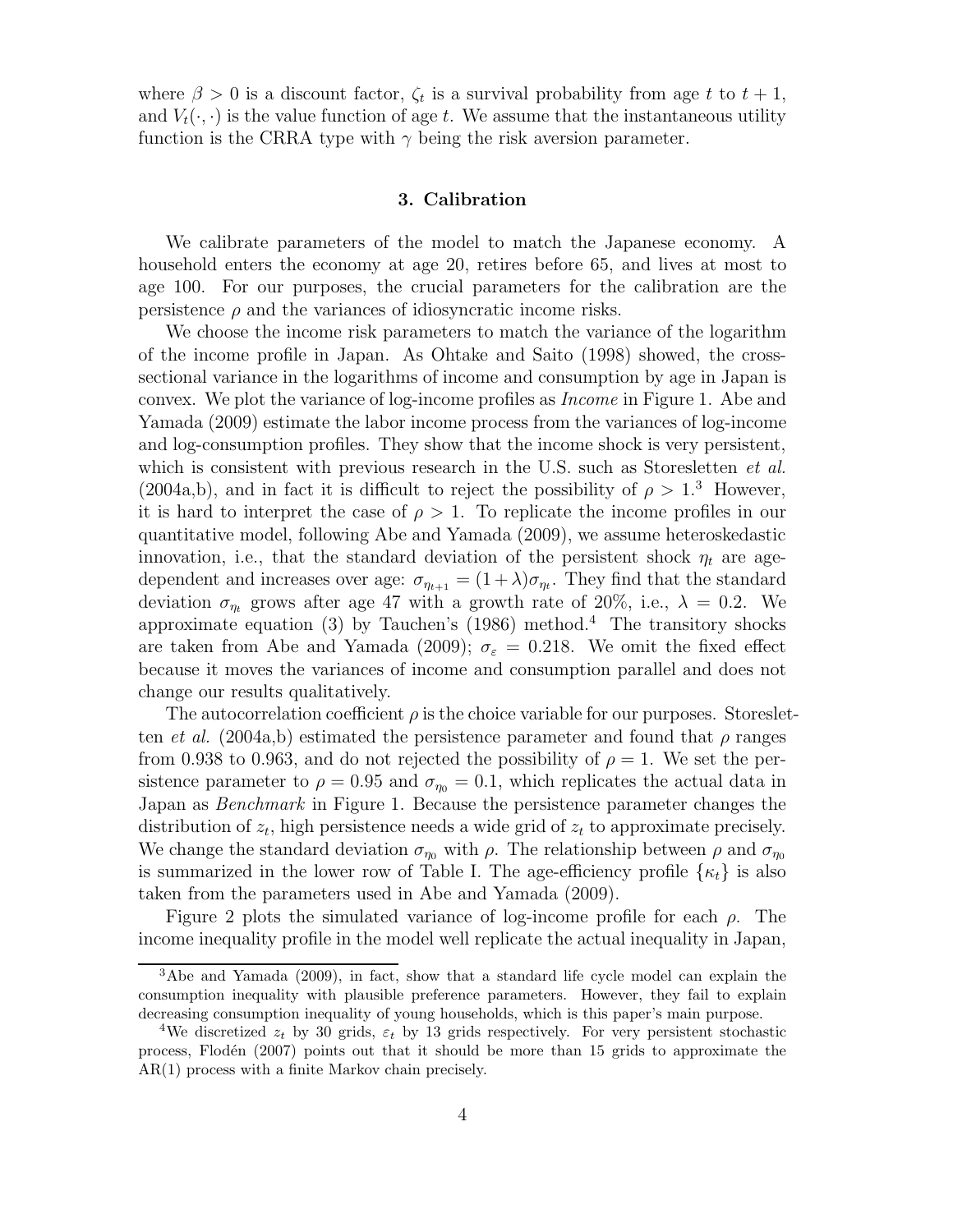

Figure 2: Cross Section Variance of Income with Several ρ

especially when  $\rho = 0.95$ .<sup>5</sup> As we calibrate the sharp rise of persistent shock after 47, the simulated income profile traces the shape of the data.

We summarize the fundamental parameters in the upper row of Table I. We set the rate of return per year to be 4% and the discount factor is  $\beta = 0.96$ . The relative risk aversion  $\gamma$  is 2, which implies the intertemporal elasticity of substitution to be 0.5. These parameters are standard in both the Japanese and U.S. literature. The replacement rate  $\varphi$  is targeted at 50% of average income for workers. The survival probability is taken from the life table estimated by the *National Institute of Population and Social Security Research* in 2006.

|                   |        |        | $\varphi$ | $\sigma_{\varepsilon}$ |
|-------------------|--------|--------|-----------|------------------------|
| $0.96\,$          | ٠,     | (1.04) | 0.5       | 0.218                  |
| ρ                 | 0.99   | 0.95   | 0.90      | 0.80                   |
| $\sigma_{\eta_0}$ | 0.0452 | 0.1    | 0.1396    | 0.1922                 |

Table I: Calibration Parameters

<sup>&</sup>lt;sup>5</sup>The level of income inequality is low when the shock is very persistent such as  $\rho = 0.99$  and 0.98. Because we approximate the  $AR(1)$  process with a finite Markov chain, it is infrequent to reach a maximum and minimum state with a finite working period in the very persistent case. This problem will be overcome when we consider  $z_t$  as a continuum state variable, although it implies an additional computational burden. Because we focus on the *shape* of consumption inequality, this point does not matter for our purposes.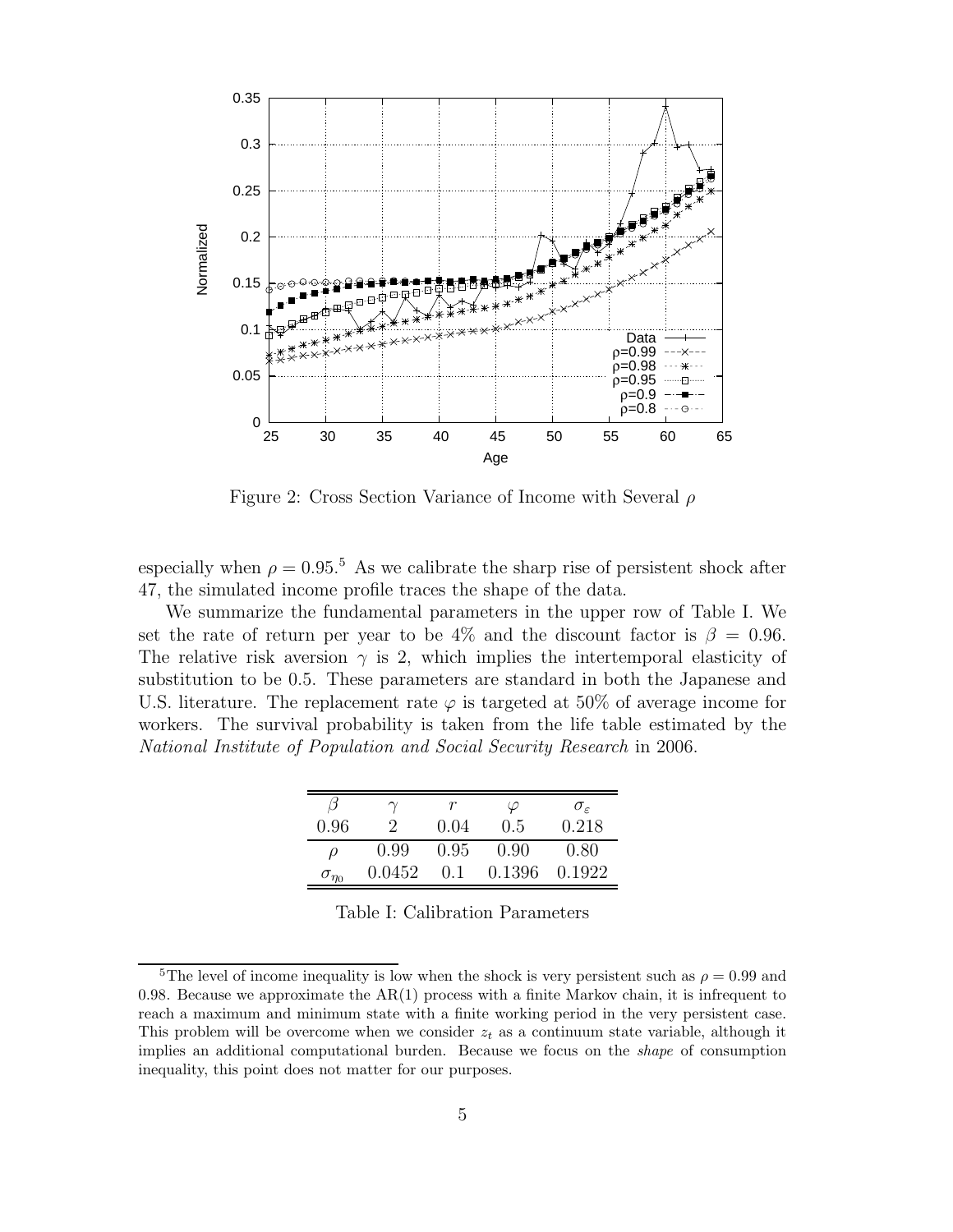

Figure 3: Cross Section Variance of Consumption (Adjusted  $\sigma_0$  for Each  $\rho$ )

## **4. Are Labor Income Shocks Very Persistent? A Case in Japan**

We describe the cross-sectional variances of the logarithms of consumption for each age in Figure 3. Because the average of the variances of the consumption inequality profile differs for each  $\rho$ , we normalize the average of the variances to be one in order to focus on the shape of the profile. Storesletten *et al.* (2004b) show that the consumption inequality monotonically increases over age if the income shock is very persistent. In our model, the shape does not seem to be monotonic, even in a persistent case, because the standard deviation of the persistent shock  $\sigma_n$ increases after middle age. $6$  Therefore, the consumption inequality profile becomes a stepwise pattern.

When the persistence of income shock is close to unity, e.g.,  $\rho = 0.99$ , the corresponding consumption variance profile becomes weakly concave before the 40s. Storesletten *et al.* (2004) used  $\rho = 1$  as a benchmark case, and found that the consumption variance profile becomes concave. In our model, consumption inequality rises when households are in their 20s, and slow down to increase in the late 30s. Because households enter the economy with zero assets, it is difficult to share the income risk when they are young, and consumption inequality rises as the persistent shocks realize. However, as they accumulate some wealth for precautionary saving, the increase of consumption inequality slows down and the

<sup>&</sup>lt;sup>6</sup>When the standard deviation of the shock is constant even after 47, our sumulation result is similar to that of Storesletten et al. (2004b).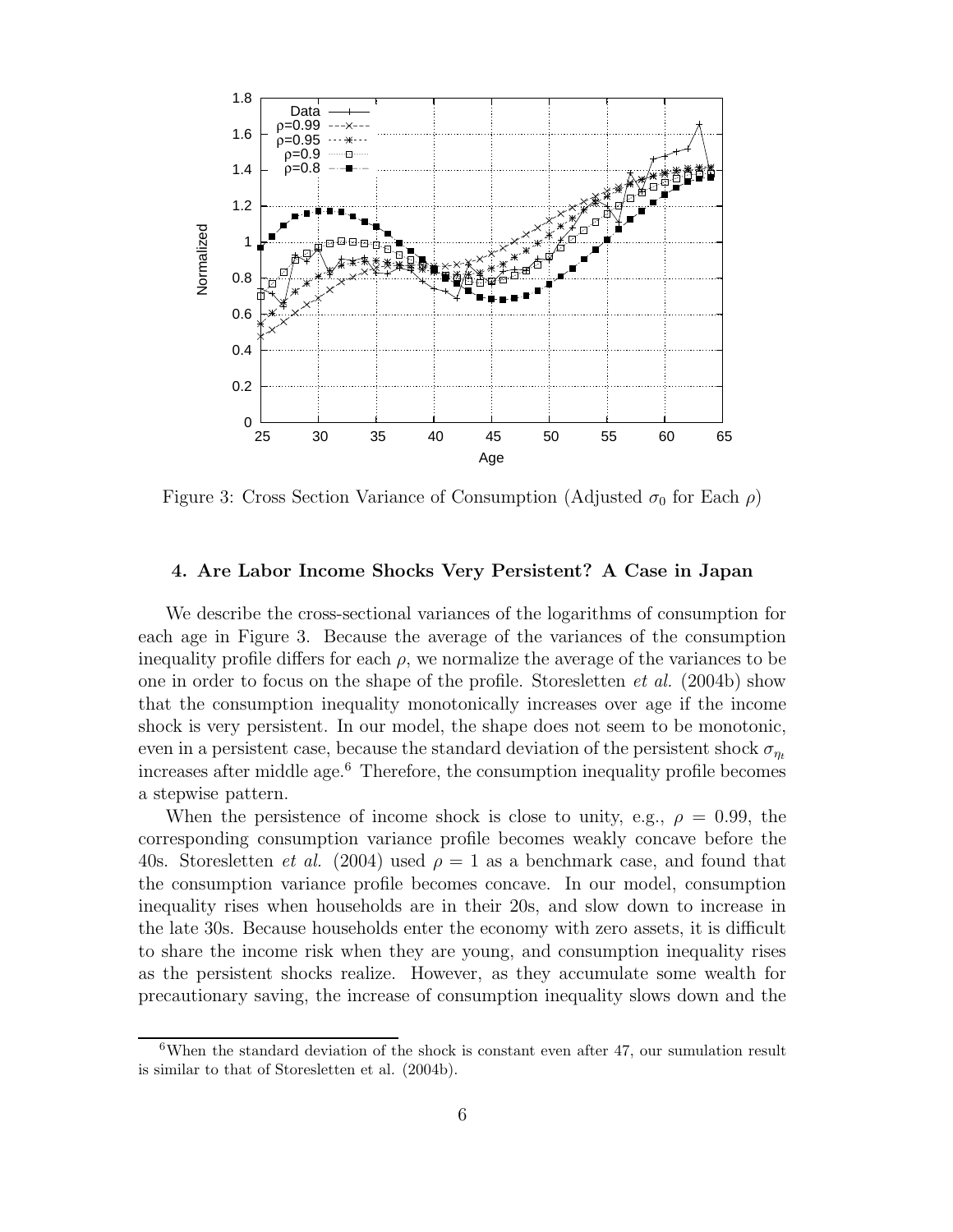consumption inequality profile becomes concave. This shape matches the actual consumption variance profile in Japan.

A main finding of our paper is as follows: When the persistence parameter is smaller than  $\rho = 0.95$ , the consumption variance profile does not become monotonic.<sup>7</sup> When the persistence of income shocks is moderate,  $\rho = 0.95$  or 0.9, it is relatively easy to smooth consumption by precautionary saving. Consumption inequality does not increase so much when households are in their 30s because the households diversify their income risk via savings. After the sharp rise of income risks after 47, consumption inequality rises again. Such a shape of the crosssectional variance of consumption is close to the shape of the Japanese economy, as shown in Figure 3. When the shock is very low, less than 0.8, the consumption inequality varies up and down extremely at young and middle ages. When the shock is not persistent, it is easy to share the risk by saving. Thus, although young households first accumulate assets and consumption inequality increases, the consumption inequality quickly decreases after accumulating sufficient savings. Using micro-data in Japan, Abe and Yamada (2009) showed that the variance of the logconsumption profile is flat or weakly decreasing when a household head is young. It increases rapidly when the household is over 40. In contrast to the U.S., this shape does not match the simulated consumption variance profile when the persistence is close to one. Figure 3 shows that the shape of consumption inequality in Japan is consistent with a moderate persistent shock  $\rho$ .

We have adjusted  $\sigma_0$  for each  $\rho$  to match the level of the income inequality profile. We need to show that our finding is not a specific result of our choice of calibration parameters. We plot the consumption inequality profile simply by replacing  $\rho$  with  $\sigma_0$  being fixed at 0.1 in Figure 4. Note that when households face very persistent income shocks, the corresponding income inequality becomes large than actual data in Japan. However, as shown in Figure 4, changing  $\rho$  without adjusting  $\sigma_0$  does not change our result significantly. Similarly, the consumption inequality profile becomes concave when the shock is very persistent. When the persistence is moderate, consumption inequality decreases in the 20s and 30s, and this humped up pattern increases, as shown in Figure 4.

Lastly, we should mention the sensitivity of our analysis regarding two points. First, when the labor supply is endogenous as in Kaplan (2007), our results do not change; i.e., as the persistence parameter decreases, the consumption inequality becomes more non-linear. The mechanism is the same although labor supply is also available to share labor income risk. Second, the replacement rate is key to understanding the sharp rise in consumption inequality in middle and old age. We confirm that when the replacement rate is almost zero, consumption inequality is more nonlinear and closer to the actual data.

<sup>7</sup>Storesletten et al. (2004) also pointed out that the consumption inequality profile becomes bimodal when the persistence is low.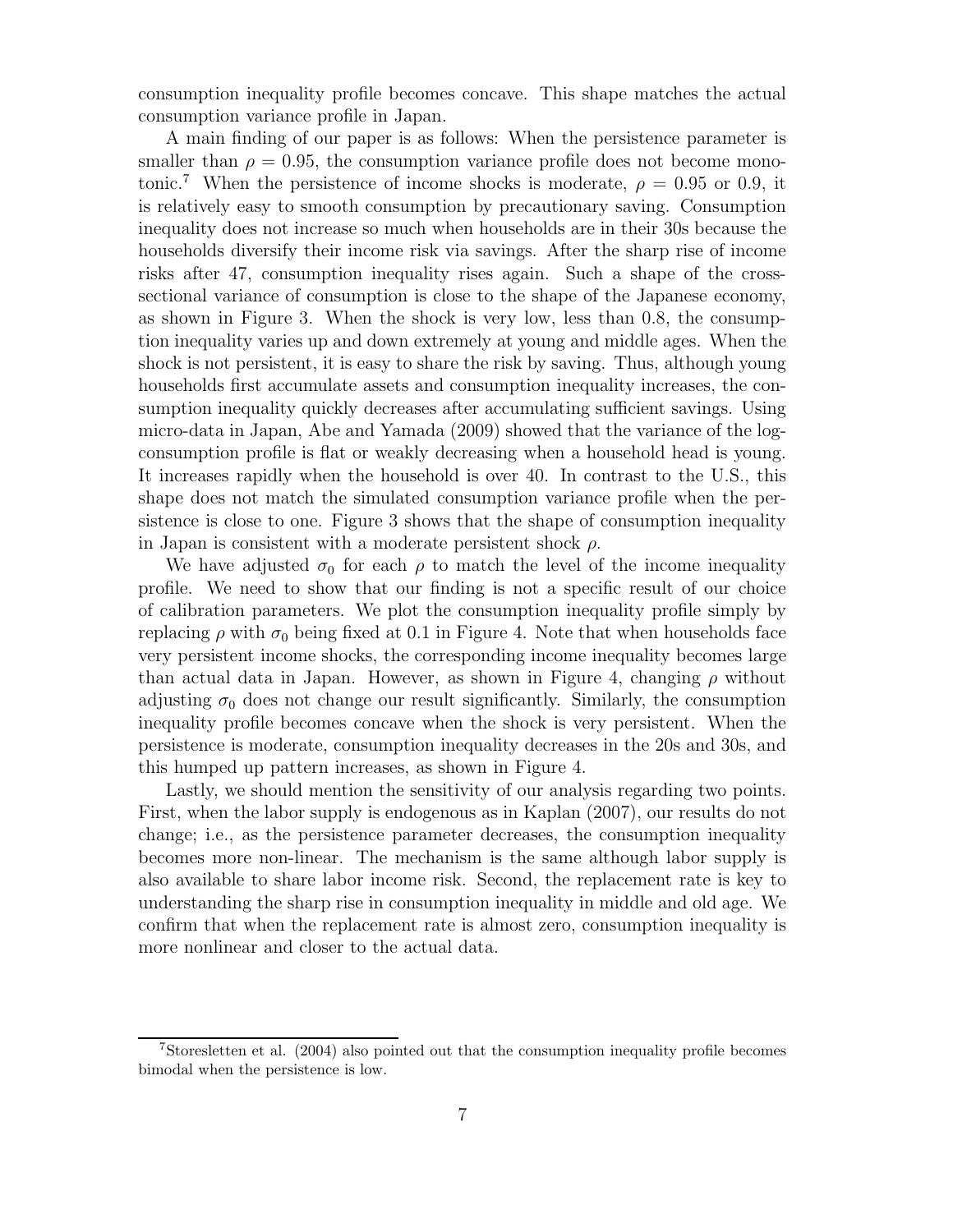

Figure 4: Cross Section Variance of Consumption (Unadjusted  $\sigma_0$  for Each  $\rho$ )

#### **5. Conclusions**

We showed that the autocorrelation coefficient  $\rho$  is a significant parameter in explaining the shape of consumption inequality over the life cycle in a model with incomplete asset markets. When the persistence parameter is close to unity as in Storesletten *et al.* (2004b), the corresponding consumption inequality profile becomes concave. In contrast, when the persistence parameter is below 0.95, the consumption variance does not become monotonically increasing due to precautionary saving behavior. We find that when the persistence of shocks is moderate, it fits the Japanese economy very well. We need further investigation of the shape of labor income and consumption inequality. In particular, why the income inequality sharply rises after middle age is an important question for considering the labor income risk in Japan. Moreover, we need more empirical investigation to conclude that low persistence is the most significant parameter for characterizing decreasing consumption inequality. For example, Guvenen (2007) concludes that the combination of moderate persistence and heterogeneous income profile with Bayesian learning are important for understanding consumption inequality in the U.S. We do not pursue this point simply due to limited availability of micro-data in Japan. These are future research topics.